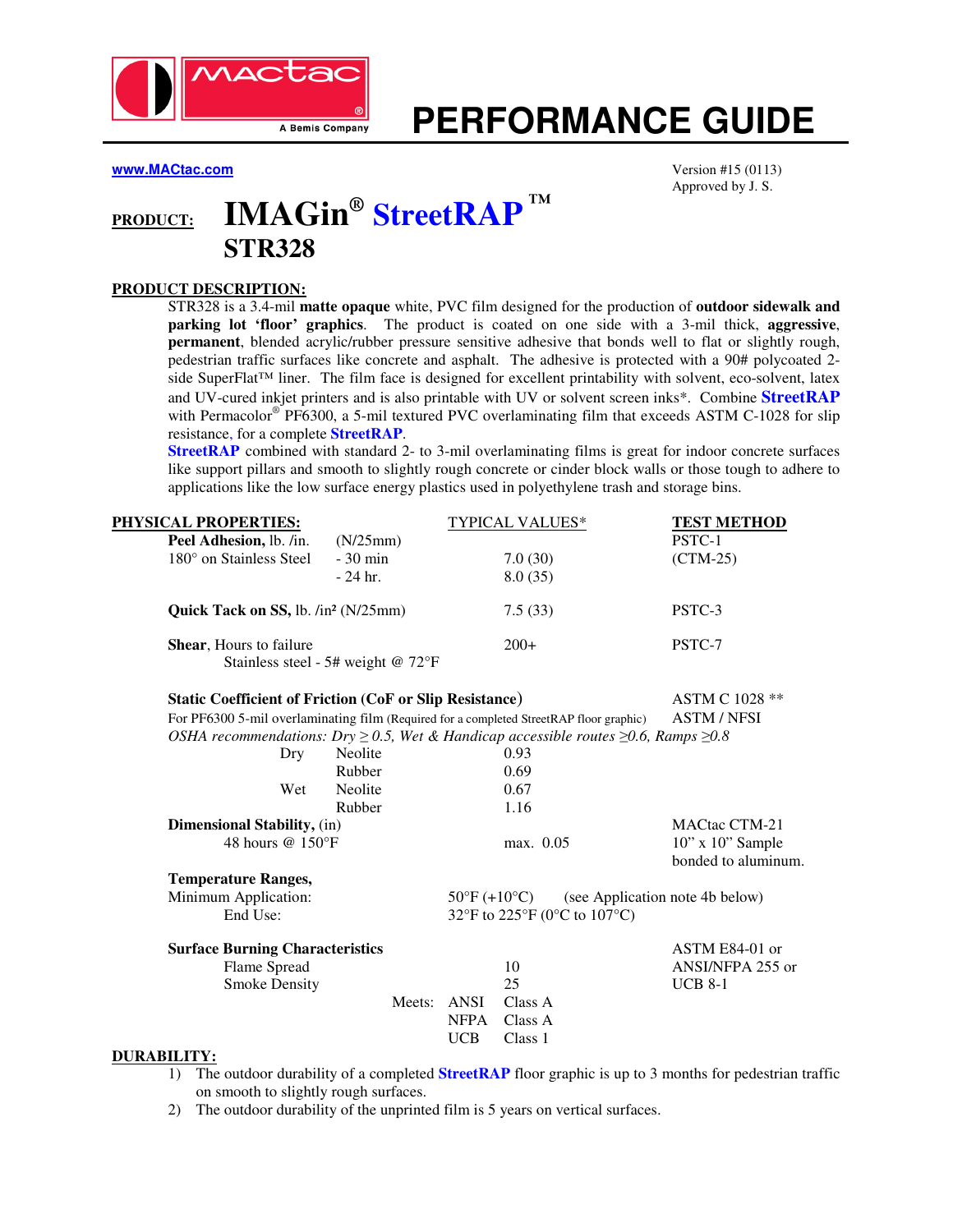#### **PRINTING:**

**StreetRAP** is intended for wide format, eco-solvent, solvent-based, latex and UV-cured inkjet printing as well as UV and solvent screen. To achieve the best possible print quality, please make sure that the correct ICC profiles or printer settings are used. Profiles can be obtained from our Distributors or can be downloaded from www.mactac.com. Printer and heater settings and ICC profiles can also be downloaded from some O.E.M. or software manufacturer's websites.

The ICC profiles are provided solely as a customer resource. Print environment, the individual nature of printing systems, inks and software can significantly affect output. It is the customer's responsibility to determine the suitability of any profile for use in their specific print environment.

**\* UV inks**; when printing with UV inks, screen or inkjet, under-cure the inks to leave them slightly tacky and laminate immediately, before they post-cure, so the PF6300 overlaminating films will adhere. Failure to do this may results in a poor bond of the overlaminate and cause potential separation in the field.

#### **REMOVABILITY:**

- 1) To remove; lift one edge, you may need a putty knife to get an edge started, and pull using short, quick tugs. Keep the angle low, (less than 45°) for best results.
- 2) Removal is much easier when done in the cool early morning hours. Do not use heat to assist in removal as heat will actually increase the bond of this adhesive.
- 3) If any residual adhesive residue is present after removal of the graphic, Citrus or solvent based-adhesive removers will clean the residue.

#### **RECOMMENDATIONS:**

Always test your combination of IMAGin products, inks and laminating films prior to commercial use.

- 1) **Printing Conditions:** Print in conditioned pressroom at ±73°F (23°C) and 50% RH. The maximum allowable ink saturation is 270%.
- 2) **Drying Requirements:** Solvent, Eco-solvent and Mild-solvent inkjet prints require 24 48 hr. drying time - open to the air. Inks do not dry when printed media is rolled up. The prints must be dry prior to lamination.
- 3) **Laminating Conditions:** Overlamination of the inkjet-printed material with **PERMACOLOR®** PF6300 is required for slip resistant **StreetRAP**.
- 4) **Transportation Conditions:** To allow for easy transportation, **StreetRAP** series can be rolled up, with the image out, with a minimum diameter of 6 inches (15cm). During transportation or storage, avoid exposing them to extreme temperature and humidity changes.
- 5) **Application Requirements:** The surface must be *absolutely dry*, clean and in reasonably good condition.
	- a) **StreetRAP** must be applied in dry weather to a dry surface at temperatures above  $50^{\circ}F (10^{\circ}C)$  on days the temperature is expected to rise to at least 70°F (21°C). Heat helps the adhesive flow to the rough surface to create a better bond. Do not attempt to apply graphics late in the day when the temperature is expected to cool down.
	- b) The rougher the surface the less contact the adhesive will have and the less chance your graphic has for success.



Adhesive contact is much better on smoother surfaces!

- c) To clean the surface, use a brush or stiff bristle broom to remove dirt and dust, sand and gravel or other loose contaminates. Do not use water or cleaners which will cause the surface to become wet.
- d) Bridge graphics over seams if needed; do not force the graphic down into the seam.
- e) Once aligned, pull back 1-2 inches of the liner to expose the adhesive to align and start the application. Remove 6 - 10 inches of liner at a time and using a firm squeegee or a firm, short bristle brush with